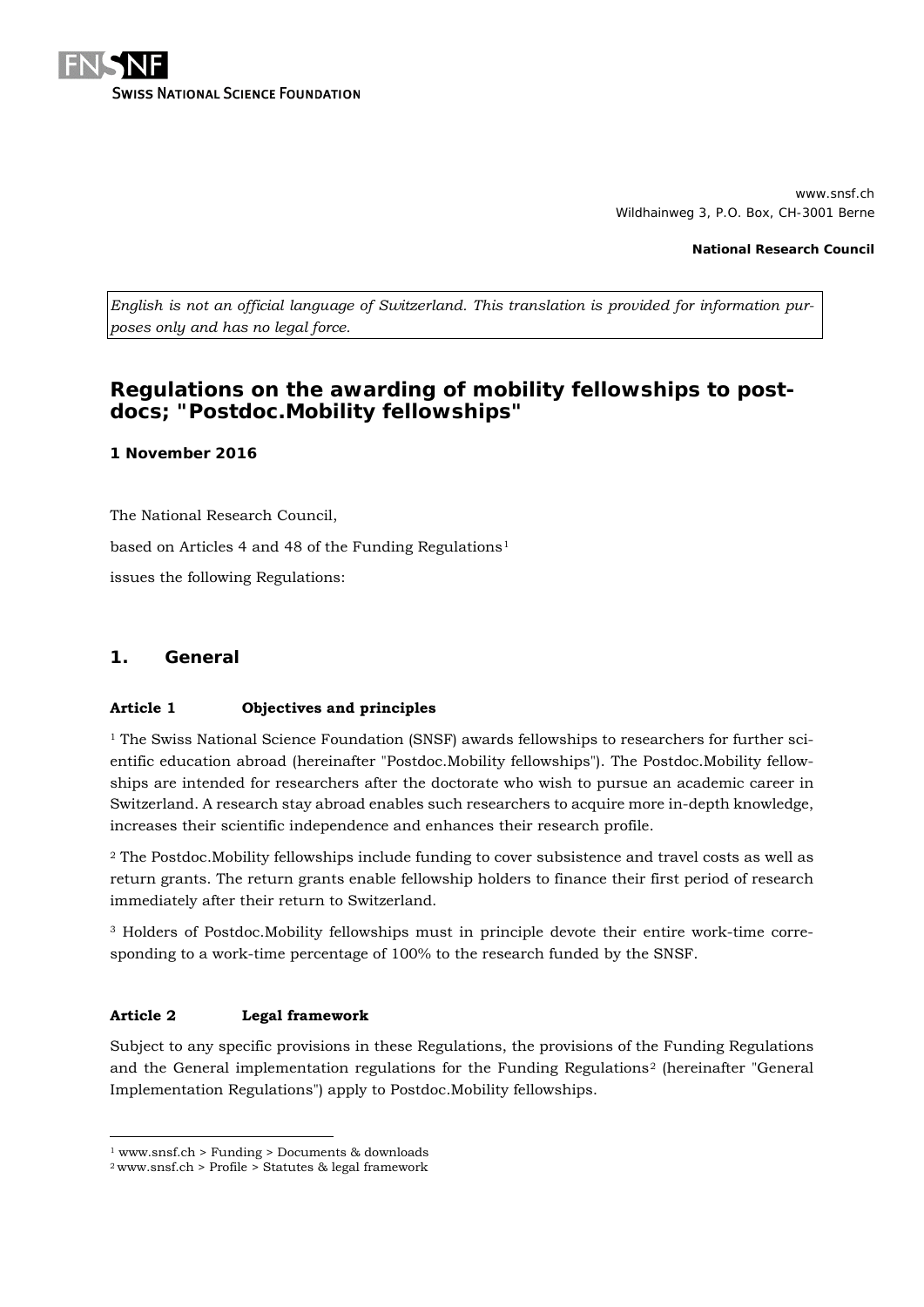## **Article 3 Duration and start of the fellowship**

 $1$  Postdoc. Mobility fellowships are awarded in principle for two years. The minimum duration is twelve months.

<sup>2</sup> The earliest possible start of the fellowship is announced in the relevant call for proposals. The fellowships generally start approximately six months after the submission deadline at the earliest.

<sup>3</sup> The Postdoc.Mobility fellowship must be started no later than twelve months after the date of the ruling. If it is started at a later date, Article 33 paragraph 3 of the Funding Regulations will apply.

<sup>4</sup> The first day of the month in which the research stay funded by the Postdoc.Mobility fellowship starts is regarded as the first day of the mobility fellowship.

5 Once a Postdoc.Mobility fellowship has been started, it may be extended upon request by a maximum of one year exclusively for the following reasons:

- a. Interruption of research activity due to maternity, paternity or adoption;
- b. Inability to work for at least one month without interruption due to illness or accident;
- c. Services that benefit the general public, particularly military or civilian service.

### **Article 4 Return grants**

 $1$  The return grant may be used to finance a period of research in Switzerland conducted immediately after the stay abroad in the frame of the Postdoc.Mobility fellowship.

<sup>2</sup> Applications for return grants may only be submitted in compliance with the official submission deadlines while a Postdoc.Mobility fellowship is still ongoing.

<sup>3</sup> The research period immediately after the return from abroad must be spent at a Swiss higher education institution. It enables the fellowship holder to complete the project conducted abroad or to launch a new project in Switzerland.

<sup>4</sup> A return grant is awarded for a minimum of three and a maximum of twelve months.

<sup>5</sup> The research period financed by a return grant starts immediately upon the fellowship holder's return from abroad and generally represents a seamless continuation of the completed Postdoc.Mo-bility fellowship,<sup>[3](#page-1-0)</sup> but no later than twelve months after completion of the fellowship. If the return period does not start immediately upon the end of the fellowship, an updated project plan must be submitted on request.

<sup>6</sup> The return phase cannot be extended. However, a continuation of funding remains reserved pursuant to the reasons stated in Article 3 paragraph 5.

### **Article 5 Host institution, intersectoral mobility**

<sup>1</sup> The research stay funded under the Postdoc.Mobility fellowship must be conducted at a noncommercial research institution (host institution) abroad, intersectoral mobility pursuant to paragraph 3 shall remain reserved. The place of research must not be the same as the place of education or dissertation and must not be located in the applicant's home country; in exceptional cases a research stay in the applicant's home country may be approved for scientific reasons upon request.

<sup>2</sup> In principle, the Postdoc.Mobility fellowship is awarded for a continuous stay abroad. For scientific or family reasons, the stay may be split into two or more stays of at least four months each at

-

<span id="page-1-0"></span><sup>3</sup> Amendment of 1 September 2018.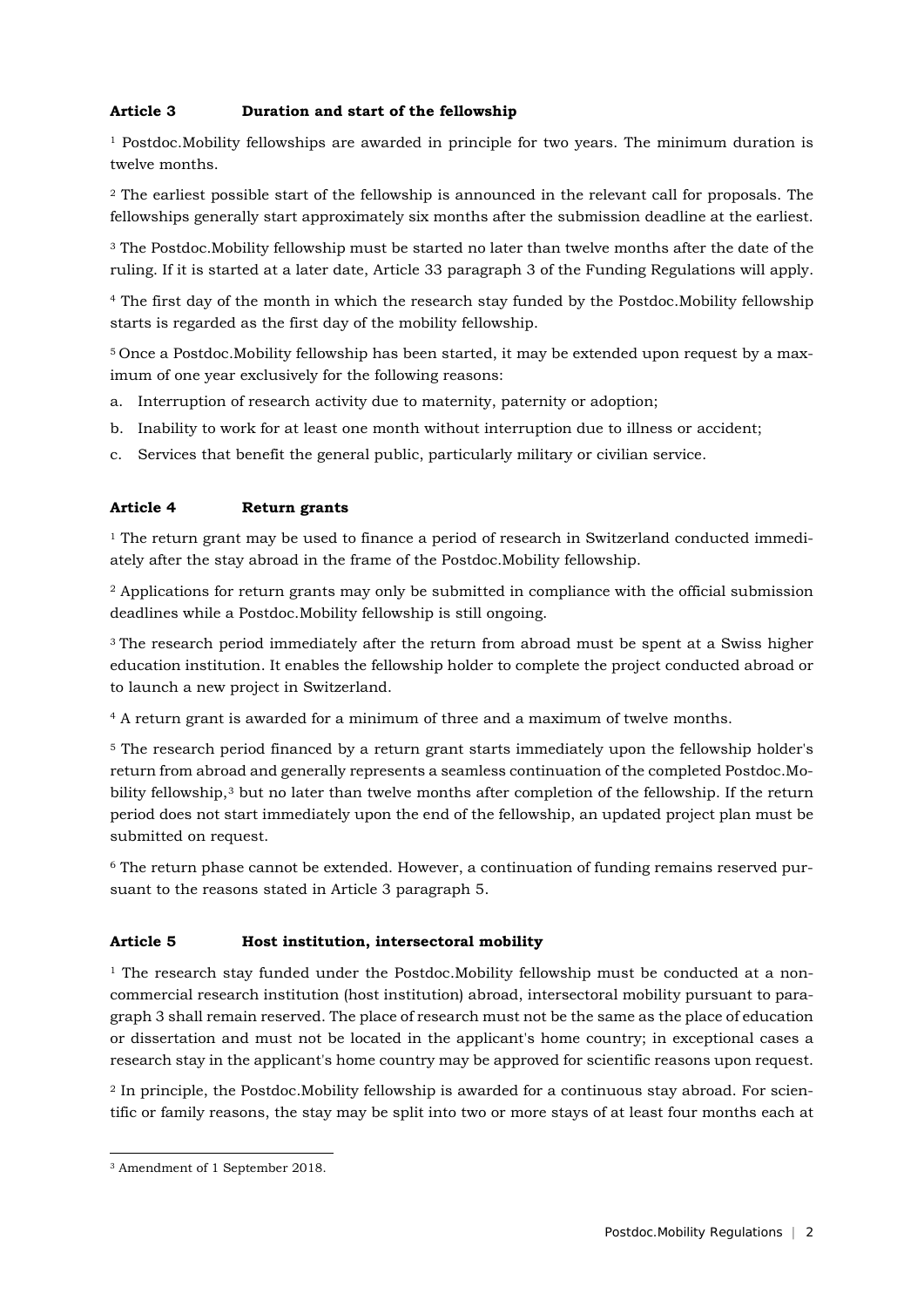the same or at different host institutions. It is also possible to conduct part of the fellowship in Switzerland if the stay in Switzerland does not exceed one third of the total duration and does not take place at the end of the fellowship. If the stay is not intended to be continuous and/or does not take place abroad in its entirety, a corresponding explanation must be provided.

<sup>3</sup> It is permissible to spend parts of the Postdoc.Mobility fellowship at institutions operating in the practical field (industry, administration, etc; intersectoral mobility) abroad or in Switzerland. The total duration of such stays may not exceed one quarter of the Postdoc.Mobility fellowship.

# **2. Personal and formal requirements**

## **Article 6 Personal requirements**

Applications for Postdoc.Mobility fellowships may be submitted by researchers from all disciplines who meet the following requirements:

- a. At the time of the submission deadline, they hold a doctorate (PhD, MD-PhD) or have completed their studies in human, dental, veterinary, social or preventive medicine.
- b. Applicants with a doctorate (PhD, MD-PhD) must have obtained the same a maximum of three years prior to the submission deadline. The relevant date is that of the examination or viva voce. This time window may be extended pursuant to the provisions stipulated in Clause 1.11 of the General Implementation Regulations.[4](#page-2-0)
- c. Applicants who have finished their medical training but do not have an MD-PhD must have passed the state examination (or an equivalent examination) no more than eight<sup>[5](#page-2-1)</sup> years before the submission deadline. This time window may be extended pursuant to the provisions stipulated in Clause 1.11 of the General Implementation Regulations.[6](#page-2-2) Furthermore, at the time of the submission deadline medical researchers without an MD-PhD must show that they have been engaged in clinical activities for at least three years since passing the state examination.
- d. They are Swiss nationals, hold a valid Swiss permanent residence, residence or cross-border commuter permit, are married to a Swiss national or co-habit with a Swiss national in a registered partnership. Candidates who are not Swiss nationals must at the time of the submission deadline additionally provide evidence of at least two<sup>[7](#page-2-3)</sup> years of activity at a research institution in Switzerland.
- e. Applicants who are able to show that they meet the following requirements may request a worktime percentage below 100%, but at least 80%:
	- 1. Family care duties or
	- 2. Fulfilment of activities that qualify them for an academic career (e.g. lecturing assignment, training and continuing education in their field).
- f. Clinical researchers must devote at least 80% of their work-time pursuant to letter e to the project.

<sup>-</sup><sup>4</sup> Amendment of 14 August 2018.

<span id="page-2-1"></span><span id="page-2-0"></span><sup>5</sup> Amended based on the decision of 15 August 2017, takes effect immediately.

<span id="page-2-2"></span><sup>6</sup> Amendment of 14 August 2018.

<span id="page-2-3"></span><sup>7</sup> Amended based on the decision of 15 August 2017, takes effect immediately.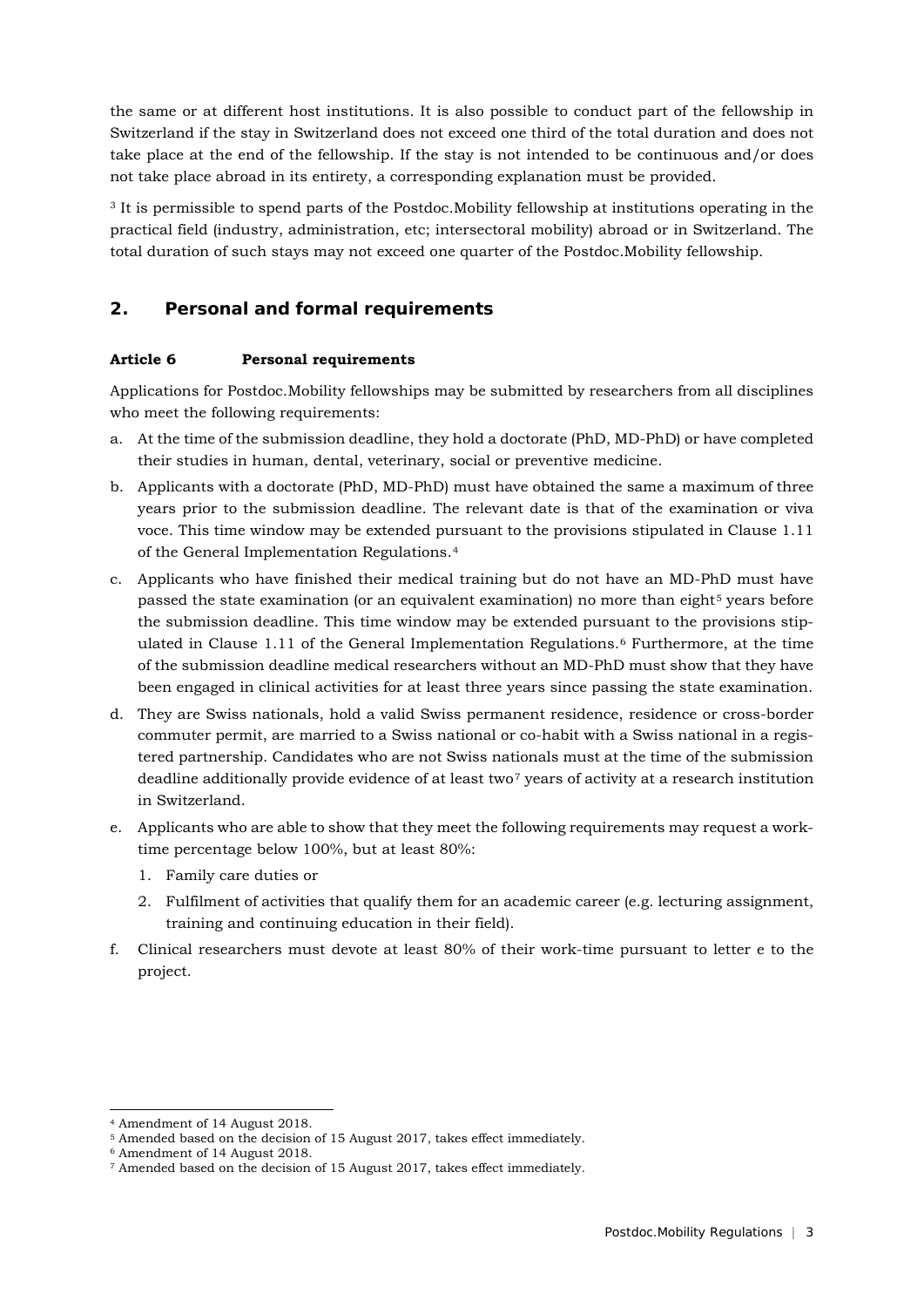## **Article 7 Formal requirements**

<sup>1</sup> Applications for Postdoc.Mobility fellowships and return grants must be submitted electronically to the SNSF. They must include all information and documents designated as mandatory, particularly the confirmation from the host institution(s) and the required reference letters.

<sup>2</sup> The applicants must state in their career plan that they intend to pursue an academic career in Switzerland after completing the Postdoc.Mobility fellowship.

<sup>3</sup> The language of the application must be chosen pursuant to Clause 1.16 of the General Implementation Regulations.

# **3. Submission of applications and restrictions**

### **Article 8 Submission procedure**

<sup>1</sup> The SNSF periodically announces calls for proposals for Postdoc.Mobility fellowships. The call may include additional provisions that supplement these Regulations.

<sup>2</sup> Applicants or grantees must register a Swiss delivery address with the SNSF, even if the place of research and/or of residency is located abroad. If it is not possible to provide a Swiss delivery address, the SNSF will be entitled to send its messages via e-mail, which communication shall be binding. In the context of an appeal procedure, however, it is compulsory to provide a Swiss delivery address.

### **Article 9 Postdoc.Mobility in relation to other funding options offered by the SNSF**

1 Postdoc.Mobility applications may only be submitted for a duration of support for which

- a. no other financing has been obtained for the planned project from the SNSF or third parties;
- b. no other career grants of the SNSF have been applied for.

The restrictions apply during the entire evaluation process.<sup>[8](#page-3-0)</sup>

<sup>2</sup> Parallel submissions for Ambizione or PRIMA grants or Eccellenza[9](#page-3-1) are permissible while the evaluation procedure for a return grant is still in progress.

<sup>3</sup> In the event of an impermissible parallel submission of a proposal, the SNSF will not consider the Postdoc.Mobility proposal.

<sup>4</sup> As of the date of approval through to the end of the Postdoc.Mobility fellowship, incl. return grant, it is not permissible to submit any other applications for project or career funding or within the scope of programmes of the SNSF, nor is it permissible to hold or apply for an SNSF-funded position as an employee in another research project. It is permissible to apply for funding beyond the expiry date of the Postdoc.Mobility fellowship or the return grant.

### **Article 10 Repeated submissions: limitation**

Applicants whose application was rejected may apply at the most once more for a Postdoc.Mobility fellowship regardless of the subject matter of the project, provided the personal and formal requirements are met.

<sup>-</sup><sup>8</sup> Editorial amendment of 1 September 2018, in force with immediate effect.

<span id="page-3-1"></span><span id="page-3-0"></span><sup>9</sup> Amendment of 14 august 2018.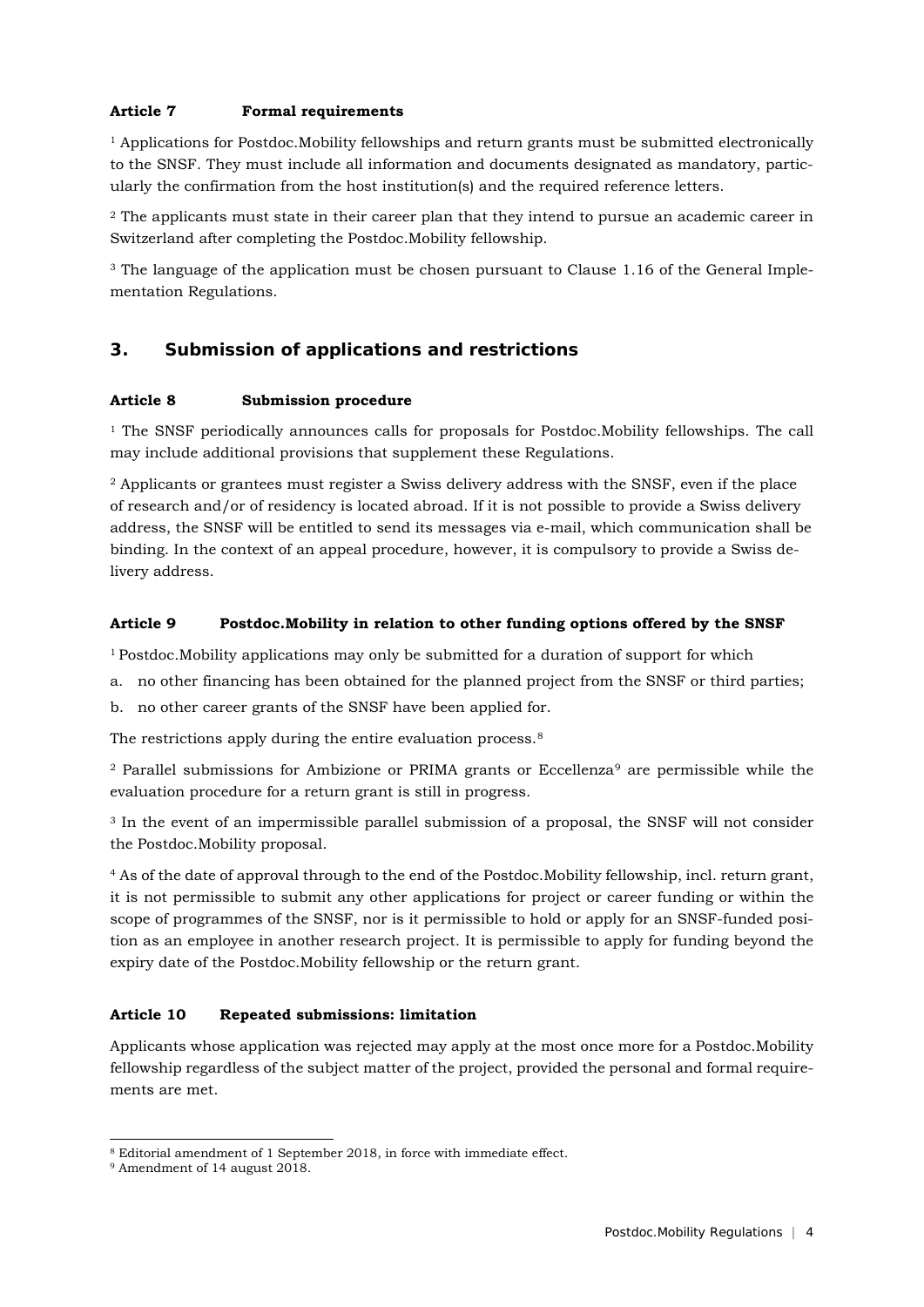## **4. Eligible costs - fellowship**

### **Article 11 Grant for subsistence costs**

<sup>1</sup> With the Postdoc.Mobility fellowship, the SNSF awards grantees a grant to cover subsistence costs at the research location. The grant is defined according to the SNSF rates applicable in the year the award is issued.

<sup>2</sup> Higher rates are allocated for grantees accompanied abroad for at least six months by spouses or partners who are not gainfully employed.

<sup>3</sup> Grantees with children whom they are obliged to support receive a child allowance defined by the SNSF in addition to the subsistence costs. Child allowances contributed by third parties are deducted.

<sup>4</sup> If the requirements for a grant pursuant to paragraphs 2 and 3 are only met in the course of the Postdoc.Mobility fellowship, grantees may apply for payment of the said grant as a supplementary grant while the fellowship is still ongoing.

### **Article 12 Extension of the grant: costs**

1 If grants pursuant to Article 3 paragraph 5 are extended, the grant pursuant to Article 11 will continue to be paid for the approved duration of the extension. The duration depends on the actual period during which research activities within the scope of the fellowship were interrupted.

<sup>2</sup> In the following cases, the maximum funded extension is:

- a. Four months in the event of maternity;
- b. Four months in the event of paternity, if the grantee can provide proof that he is the primary carer;
- c. Two months should the grantee assume responsibility for fostering and bringing up small children with a view to adoption at a later stage.

### **Article 12 bis Supplementary funding due to maternity [10](#page-4-0)**

<sup>1</sup> Grantees who give birth in the first nine months after the end of their fellowship may apply for supplementary funding due to maternity.

<sup>2</sup> The SNSF grants them supplementary funding corresponding to the monthly fellowship amount pursuant to Article 11 for a maximum of four months.

<sup>3</sup> Supplementary funding is conditional on the fellowship holders providing proof that they are interrupting their research work due to maternity and are not entitled to any remuneration or any insurance benefits during the four months following birth. In the event that the total amount of such entitlements is lower than the supplementary funding pursuant to paragraph 2, the SNSF shall pay the difference between the two. Any entitlement to such supplementary funding is forfeited with the resumption of work.

### **Article 13 Travel allowance**

<sup>1</sup> In addition to the grant for subsistence costs, grantees and their spouses or partners pursuant to Article 11 paragraph 2 and children pursuant to Article 11 paragraph 3 are granted a travel

<span id="page-4-0"></span><sup>-</sup><sup>10</sup> Amended based on the decision of 14 August 2018, takes effect immediately.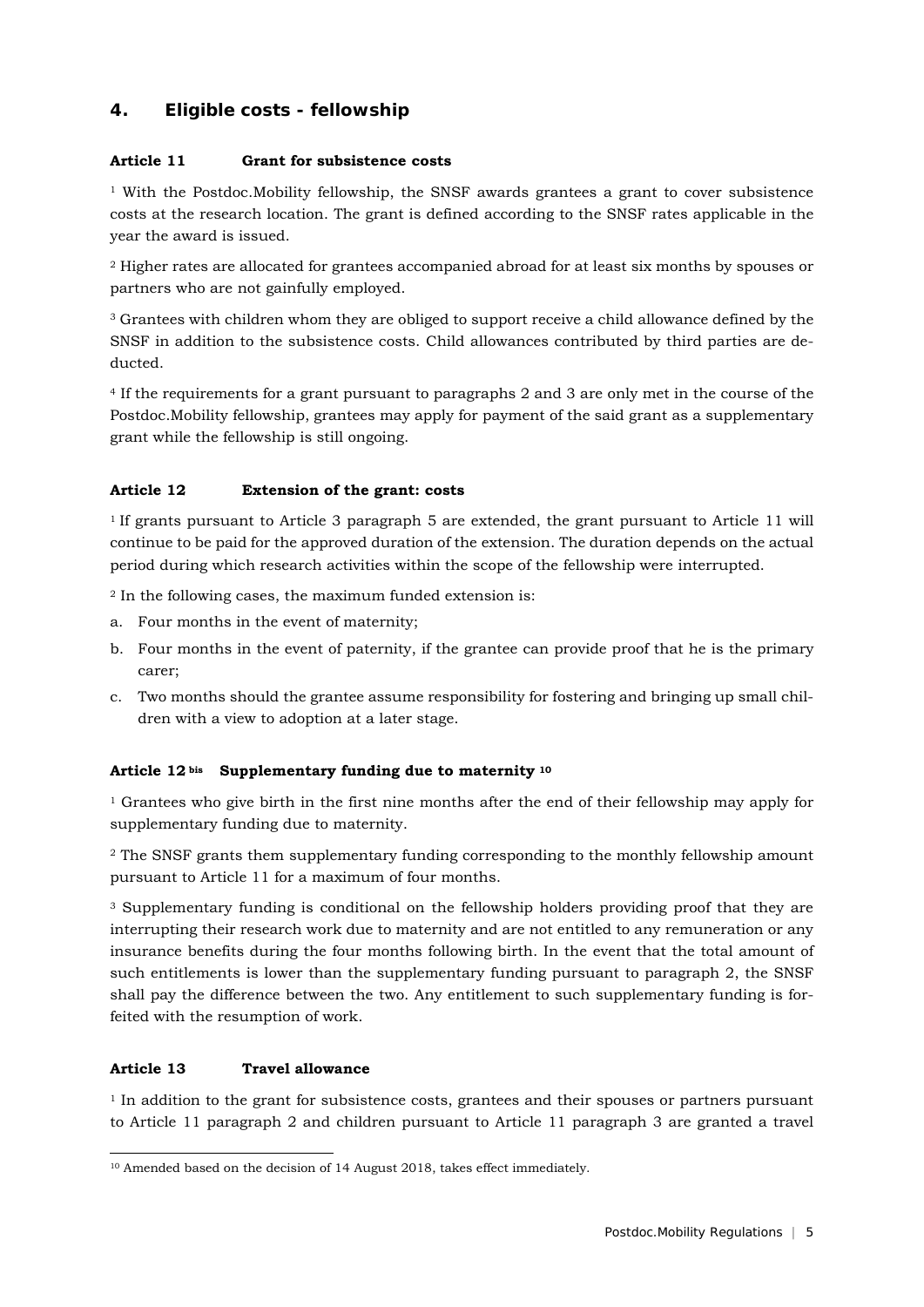allowance by the SNSF for the essential outward and return journey between the research location abroad and the current place of residence (e.g. Switzerland).

<sup>2</sup> If the requirements for a grant pursuant to paragraph 1 are only met in the course of the Postdoc.Mobility fellowship, grantees may apply for payment of the said grant as a supplementary grant while the fellowship is still ongoing.

<sup>3</sup> The SNSF defines the amounts awarded as travel allowances and adjusts them periodically.

#### **Article 14 Scientific exchange with Switzerland (CH-Link)**

<sup>1</sup> The SNSF may approve grants to cover travel costs for short visits to Switzerland during the Postdoc.Mobility fellowship, provided that the visits are made in the interest of maintaining academic contacts.

<sup>2</sup> The short visits must include conducting a seminar or a comparable event at an institute or laboratory of a Swiss university or higher education institution.

<sup>3</sup> The visit to Switzerland may take place nine months after the start of the fellowship at the earliest and must not last for more than two weeks.

4 A corresponding request must be submitted six weeks prior to departure at the latest. The location, objective and work plan of the short visit must be outlined in the request.

<sup>5</sup> The SNSF contribution towards travel costs comprises a blanket amount that is graduated according to the visited location.

#### **Article 15 Further costs**

<sup>1</sup> The SNSF awards grants to cover the following costs:

- a. Mandatory matriculation fees at the host institution abroad, provided it can be proven that a request for such fees to be waived has been rejected;
- b. Costs for participating in scientific conferences that are relevant to the grantee's research;
- c. Costs essential to the completion of the research project which verifiably cannot be covered via the host institution.

2 Grants pursuant to paragraph 1 must generally be requested in the application for a Postdoc.Mobility fellowship. In exceptional cases, they may also be requested as a supplementary grant while the fellowship is still ongoing, particularly if it can be shown that the costs were not foreseeable when the application was submitted.

<sup>3</sup> The SNSF may define maximum rates for the grants pursuant to paragraph 1.

#### **Article 16 Funding by third parties**

<sup>1</sup> If the grantees have received any additional funds from other organisations or institutions in connection with the research stay supported by the Postdoc.Mobility fellowship of the SNSF, such funds will be deducted when the grants are calculated pursuant to Articles 11-13 and Article 15 insofar as they exceed the grant defined by the SNSF.

<sup>2</sup> Grantees must inform the SNSF about the additional funding pursuant to paragraph 1 without delay in writing.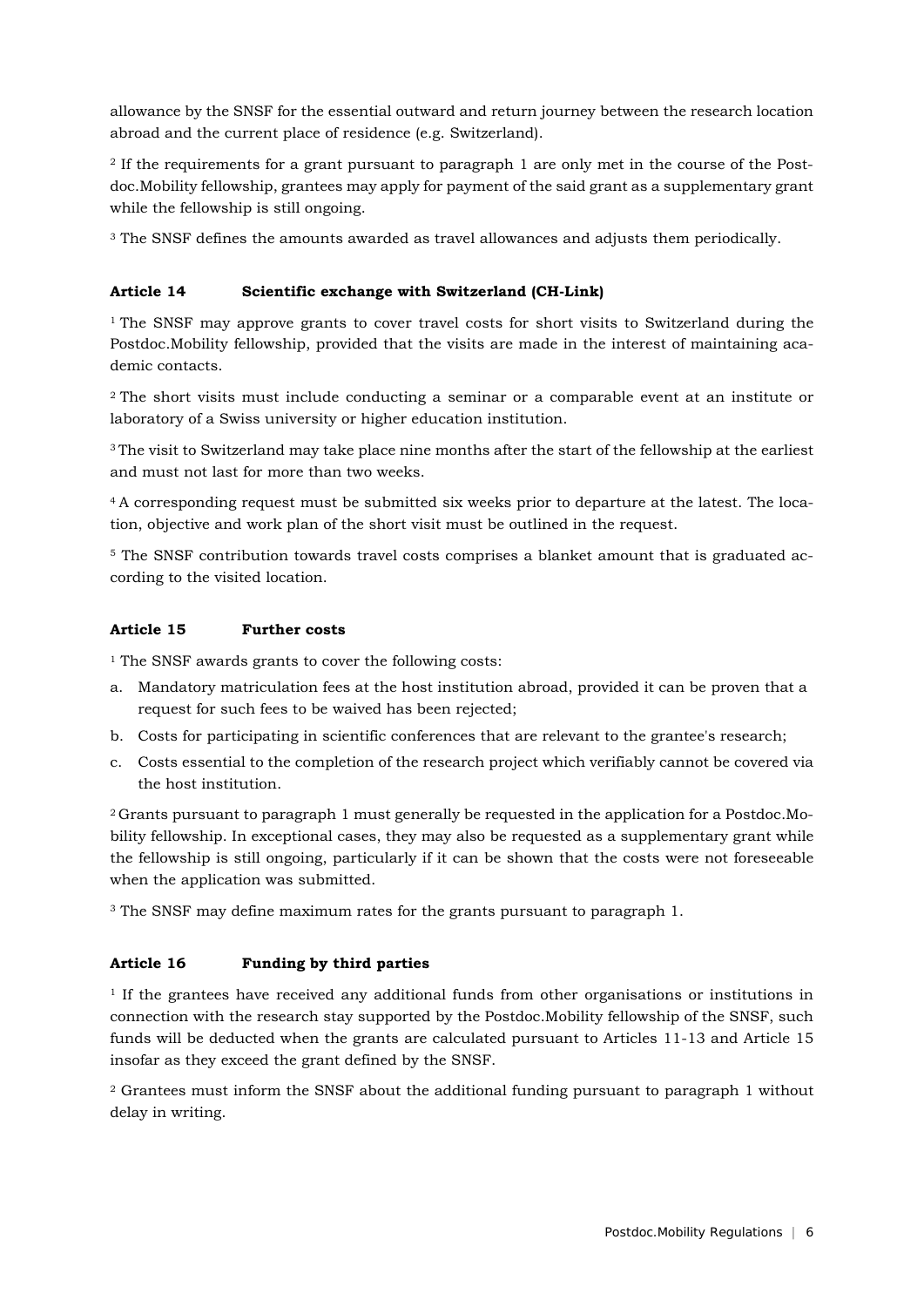## **5. Eligible costs - return grants**

### **Article 17 Salary and research costs**

<sup>1</sup> The following costs are covered in the frame of return grants:

- a. The grantee's salary, incl. social security contributions. The amount is calculated on the basis of the usual SNSF salaries for postdocs at the relevant host institution in Switzerland;
- b. Grants towards research costs in accordance with the maximum rates defined by the SNSF that are directly linked to the completion of the project and verifiably not covered by the host institution.

2 Duration and costs of an extension of the return grant are defined in accordance with the provisions set out in Article 12 and in Clause  $7<sup>11</sup>$  $7<sup>11</sup>$  $7<sup>11</sup>$  of the General Implementation Regulations.

# **6. Assessment criteria and procedure**

## **Article 18 Assessment criteria**

<sup>1</sup> Applications that meet the personal and formal requirements are subjected for scientific evaluation.

2 The following assessment criteria are applied:

- a. the applicant's scientific track record;
- b. the applicant's aptitude for an academic career;
- c. the applicant's career progression and mobility;
- d. prospects of achieving the educational goals outlined in the career plan;
- e. scientific relevance, quality, originality and topicality of the research project to be carried out during the research stay;
- f. approach and methodology of the research project as well as its feasibility and chances of success;
- g. the quality of the intended research location, i.e. the working conditions and continuing education options as well as the degree of independence and mobility to be gained;
- h. the coherence of mobility measures in the case of fellowship stays split into two parts or more;
- i. if applicable, value that the requested stays at institutions operating in the practical field add to the applicant's career and to the research project;
- j. for the approval of a return grant: value that the research period immediately after the applicant's return from abroad adds to an academic career in Switzerland.

## **Article 19 Evaluation and decision**

<sup>1</sup> The National Research Council of the SNSF is responsible for the scientific evaluation of applications and for decisions with regard to Postdoc.Mobility fellowships. The Research Council may delegate the scientific evaluation to review panels formed for this purpose.

<sup>2</sup> It communicates its decisions to the applicants in the form of a ruling.

<span id="page-6-0"></span><sup>-</sup><sup>11</sup> Wording based on the Research Council decision of 24 September 2019, in force since 2 October 2019.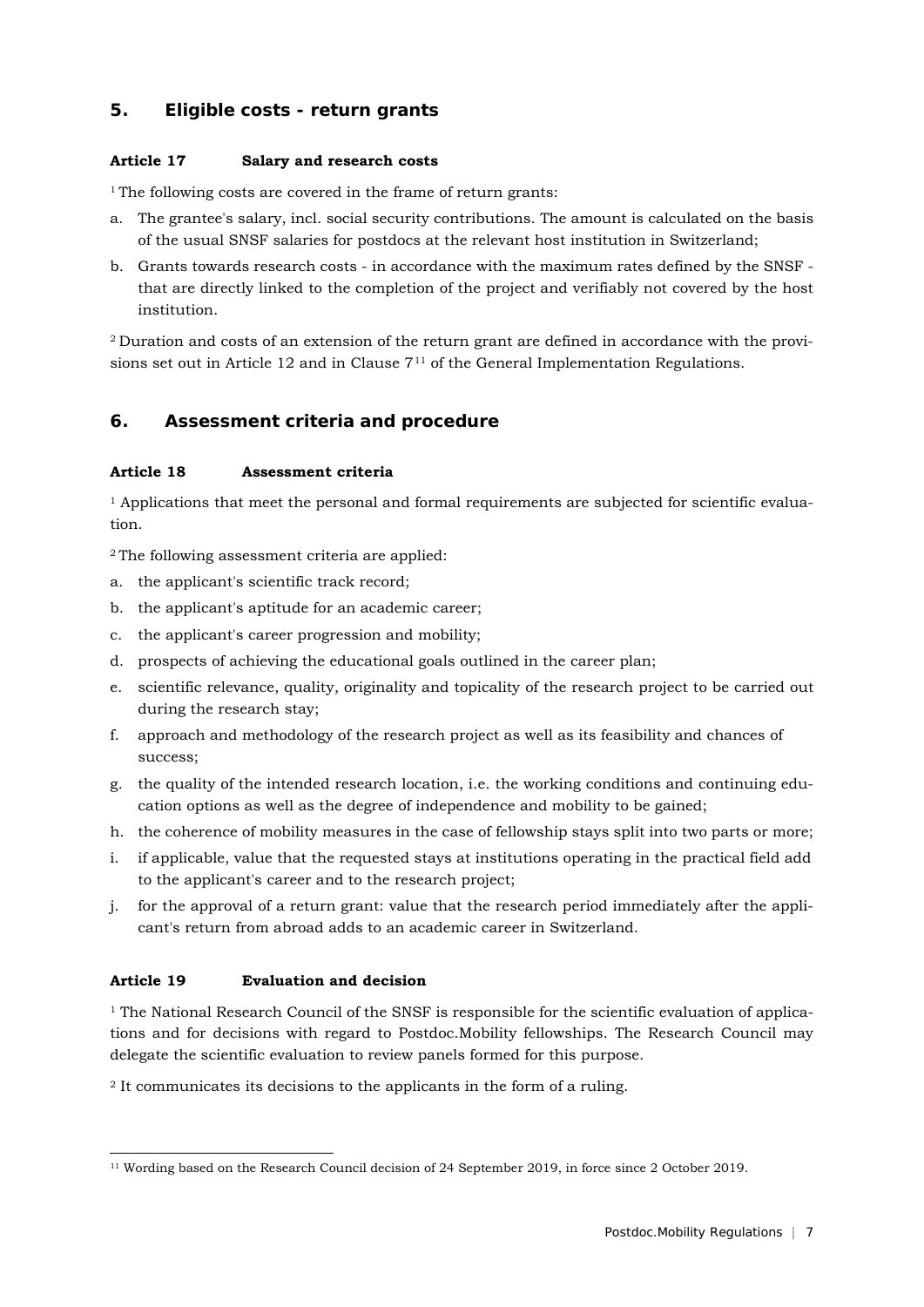## **Article 20 Legal consequences of the award**

 $<sup>1</sup>$  Applicants who are awarded a Postdoc.Mobility fellowship become grantees of the SNSF.</sup>

<sup>2</sup> They are obliged to use the Postdoc. Mobility fellowship in accordance with the provisions governing the award and, in particular, to pursue the goal of further education, which is the purpose of the fellowship.

## **7. Grants and grant administration**

### **Article 21 Grant release and expiry**

<sup>1</sup> The approved grants are released at the grantees' request pursuant to Article 33 of the Funding Regulations.

<sup>2</sup> The grant is paid in Swiss francs to a bank or postal account in Switzerland one month before the fellowship starts at the earliest.

<sup>3</sup> If grantees do not start their Postdoc.Mobility fellowship on time pursuant to the provisions stipulated in Article 3, the grant is forfeited.

<sup>4</sup> The forfeiture of return grants is regulated in Article 34 of the Funding Regulations.

### **Article 22 Tax and insurance matters during the stay abroad**

 $1$  The Postdoc.Mobility fellowships of the SNSF are intended to be used for the continuing higher education of young researchers based in Switzerland. They promote scientific mobility for young researchers by making a contribution towards the costs of a stay abroad. The SNSF does not pay any salaries, however. Grantees are not required to give the SNSF anything in return. Federal law requires only application and reporting documents, which do not constitute services. The research results shall not be the property of the SNSF under any circumstances.[12](#page-7-0)

<sup>2</sup> The SNSF arranges accident insurance cover for grantees for the duration of the Postdoc.Mobility fellowship. Family members are not insured. All other forms of insurance are the responsibility of the grantees.

<sup>3</sup> Information on tax and insurance matters is made available by the SNSF.

### **Article 23 Changes to the research plan or change of research location**

The research work (research plan and schedule) or the research location specified in the fellowship application may be changed once the mobility fellowship is awarded, provided that a request giving reasons is expressly approved by the SNSF.

#### **Article 24 Non-acceptance or premature termination**

 $1$  In the event that grantees decide not to pursue the Postdoc. Mobility fellowships or the return grant or have to terminate their research prematurely, they must notify the SNSF immediately about the fact in writing, stating their reasons for doing so.

<sup>2</sup> They must reimburse the SNSF pro rata temporis for any grant already paid towards subsistence costs pursuant to Article 11 or for the salary paid under the return grant pursuant to Article 17.

-

<span id="page-7-0"></span><sup>12</sup> Amendment of 23 April 2018.